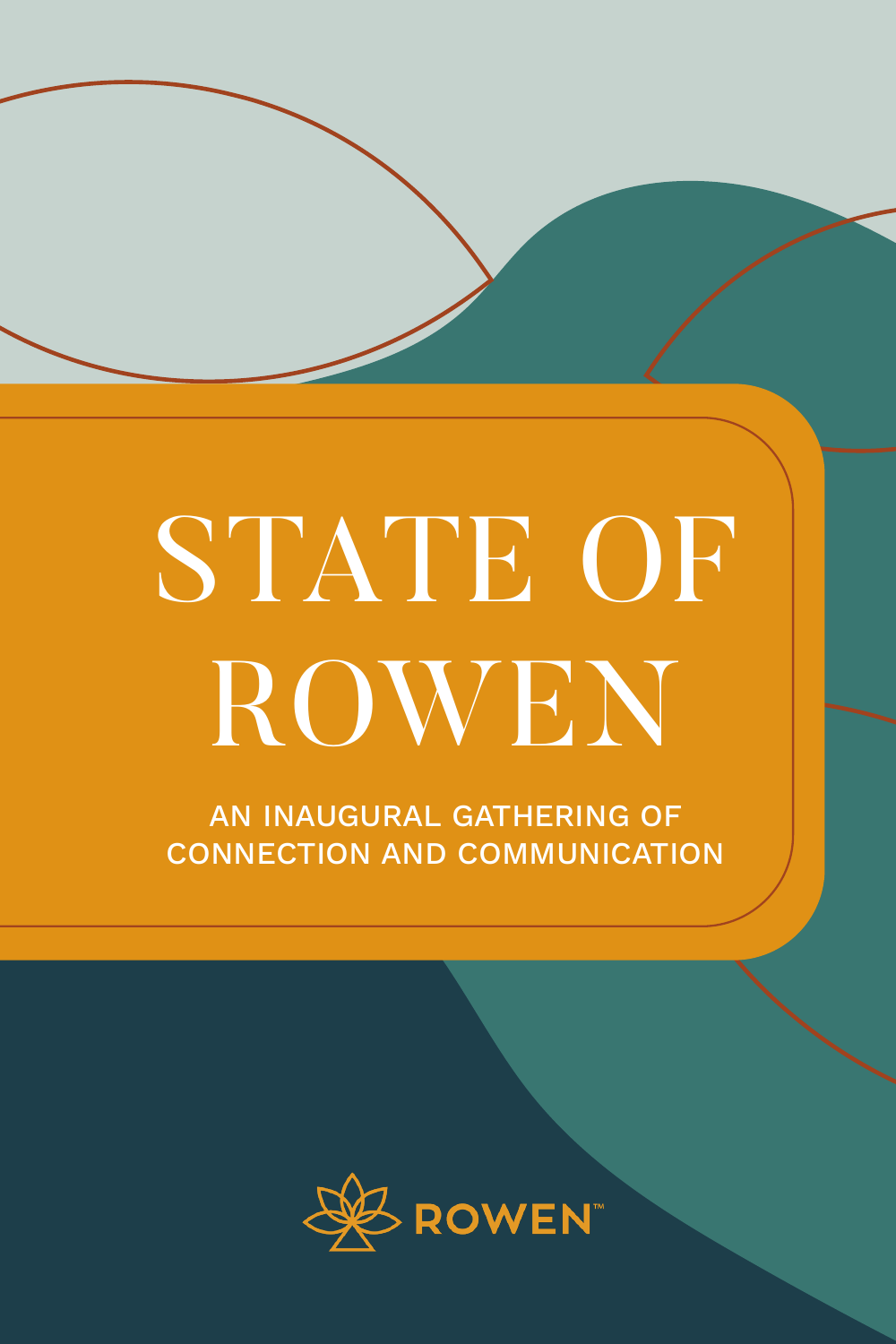# **First Annual State of Rowen Event**

Welcome to State of Rowen, an inaugural gathering of connection and communication. This annual event was envisioned with our partners to share our collective accomplishments over the last year, highlight work on the horizon and cast a vision for our shared future. Today's event will feature engaging commentary, discussions and leadership on the convergence of our programmatic drivers - medicine, agriculture, and the environment - offering a glimpse into the future of these industries and how Rowen will play a role in advancing these global sectors. We hope today inspires you and connects you to our mission and vision as we move forward together in 2022.

For more information and to reference past studies, resources, etc. please visit www.rowenlife.com



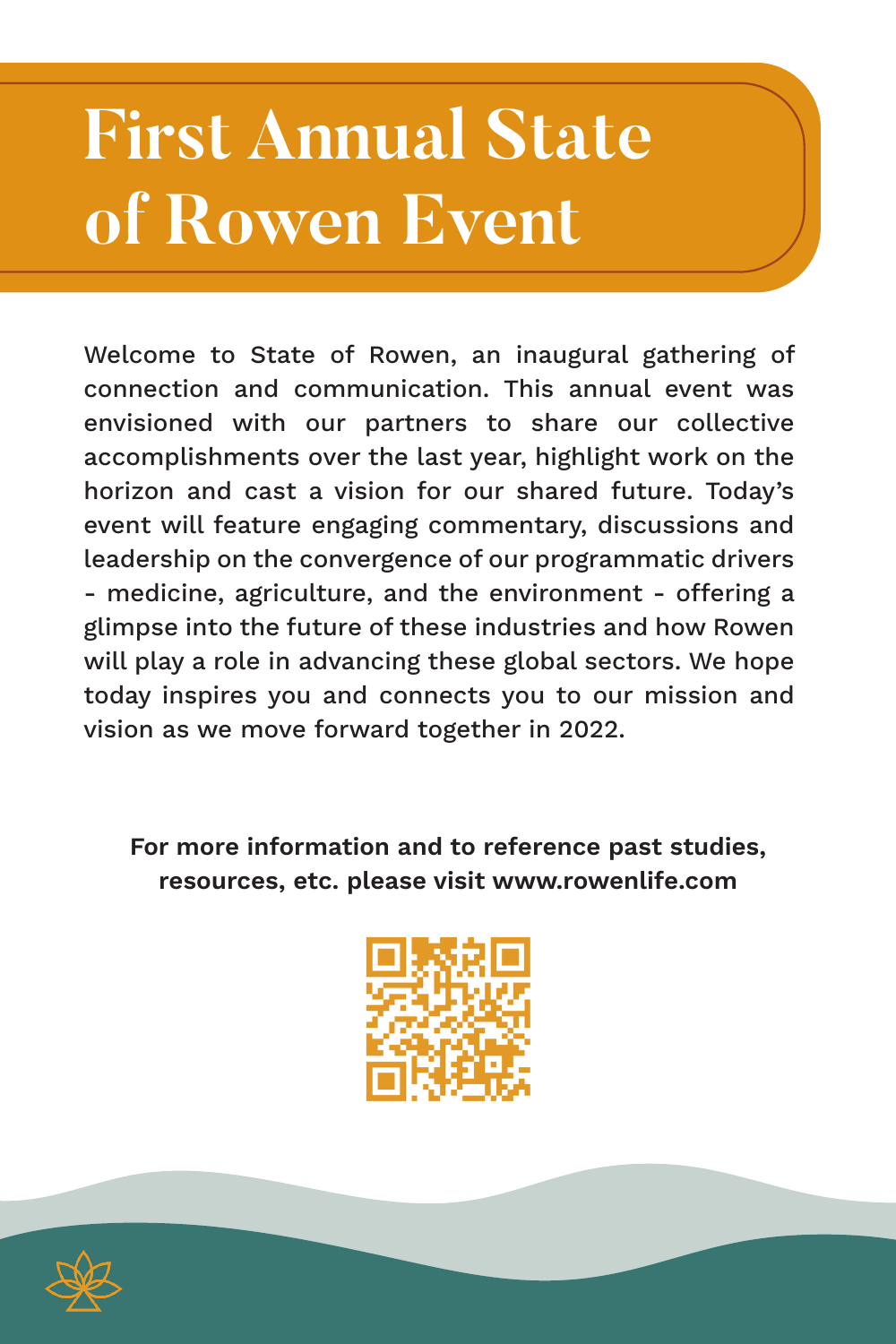### **Our Speakers**



Mason Ailstock is a recognized leader in innovation districts and missiondriven developments. With nearly 20 years' experience working with nonprofit institutions, governments and industry, Mason has a track record of converging real estate, academia, and business to advance communities of innovation. Immersed in the planning and visioning of Rowen, Mason is responsible for project leadership and operations as President and CEO of Rowen Foundation, the non-profit steward that ensures the long-term vision for Rowen is never compromised. Prior to leading Rowen, Mason served as the Chief Operating Officer of Research Triangle Park in North Carolina. Mason is the Past President of the Association of University Research Parks (AURP, Co-Chairman of the Urban Land Institute (ULI University Development & Innovation Council, a member of the ULI Center for Leadership, Women's Leadership Initiative, and the Global Eisenhower Fellowships.

#### MARLON ALLEN Partner, RAMP Marketing

Marlon Allen was born and raised in Columbus, GA. He attended Columbus State University (CSU after earning a scholarship to play both baseball and basketball. In 1994, after his junior year, the Cincinnati Reds drafted him as a first baseman. He played for 5 years in the Reds Minor League Organization and coached for one year as a hitting instructor. In 2000, Marlon returned to CSU to complete his degree in Computer Information Management. After careers in ministry and other non-profit organizations, Marlon co-founded Ramp Sportswear, a company dedicated to manufacturing high quality sports uniforms and apparel. Marlon lives in Dacula, GA where he and his wife, Tasha, of 20 years have raised their kids, MJ and Sarah. Marlon's life mission is to help all people see their tremendous potential to win in every aspect of their lives.

#### CHARBEL AOUN

#### Founding President and CEO, Georgia First Generation Foundation

Charbel Aoun is the Founding President and CEO of the Georgia First Generation Foundation, a nonprofit organization championing firstgeneration student success within Gwinnett County. Charbel is a first-generation pharmacy student from a Middle Eastern immigrant family and a published scholar in digital literacy, data visualization, organizational development, and change management. He has received many accolades throughout his career, recognizing his accomplishments in healthcare and education. More recently, he was recognized by the Gwinnett Chamber of Commerce as an Emerging Entrepreneur and by Gwinnett Young Professionals as a finalist of Gwinnett's 35 Under 35. Charbel earned his Bachelor of Science in Psychology from Georgia State University in 2018 as a Coca-Cola First Generation Scholar and was awarded over \$55,000 in scholarship funds. He currently attends PCOM Georgia where he earned Master of Science Degrees in Biomedical Sciences and Organizational Development & Leadership and is now a Doctor of Pharmacy degree candidate.







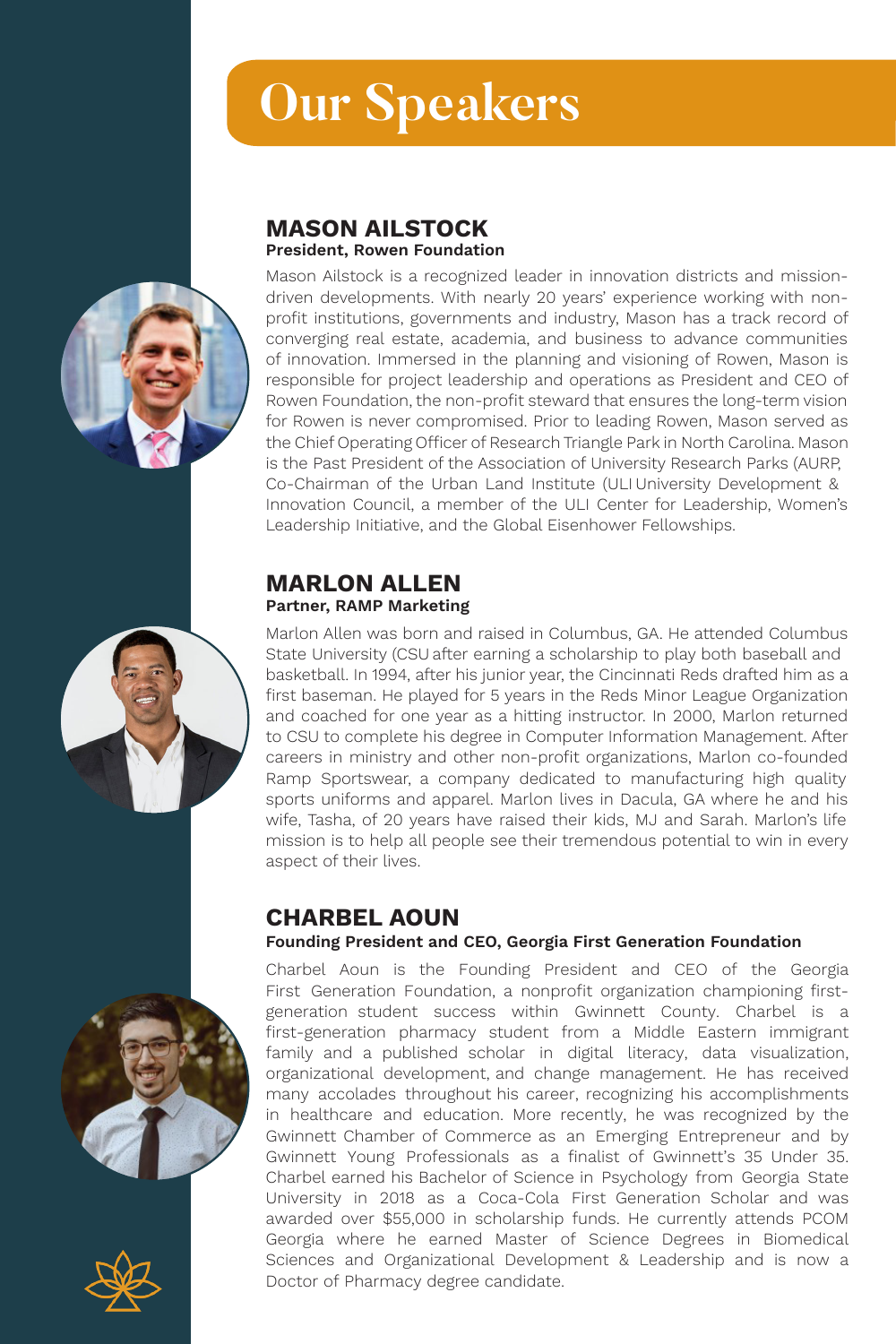

#### CAROLINE BELMONT Head of US Global Innovation and US Regulatory Affairs, Boehringer Ingelheim

Caroline is an agricultural sciences graduate ofthe University of Newcastle upon Tyne in the United Kingdom, who moved into Animal Health and has built and enjoyed a 25+year career in this fascinating industry. She spent the first third of her career gaining expertise in animal health regulatory affairs while based in the UK and then relocated to the Midwest region of the USA in 2003 to work for Boehringer Ingelheim Animal Health to further a career on a global level. After taking on progressive leadership roles, Caroline now leads the US Global Innovation and US Regulatory affairs organization for Boehringer Ingelheim Animal Health.

#### DR. VALERIE CADET

#### Director of Health Equity Curricular Initiatives and Associate Professor of Microbiology and Immunology, PCOM Georgia



Valerie E. Cadet, PhD, is an Associate Professor of Microbiology and Immunology in the Department of Biomedical Sciences at PCOM Georgia in Suwanee. In addition, she serves as the Director of Health Equity Curricular Initiatives for the PCOM osteopathic medicine programs. She teaches biomedical science and osteopathic medicine students about virology, emerging infections, animal to human infections, vaccines, the immune system and general and infectious disease epidemiology. Dr. Cadet earned a doctorate degree in infectious diseases from the University of Georgia College of Veterinary Medicine. Dr. Cadet has furthered her virology and vaccine expertise by co-leading PCOM Georgia's COVID-19 Vaccine Education Project. In addition, she has published a paper about the use of poxviruses in cancer therapy, while maintaining collaborations with vaccine and virus researchers.



#### DARREN GOEBEL Director of Global Agronomy and Farm Solutions, AGCO

Darren Goebel is an agronomist and director of Global Agronomy and Farm Solutions at AGCO Corporation, a position he has held since February of 2018. In this role Darren leads AGCO's agronomy and farm solutions team, a global team of agronomists whose goal is to prove return on investment and effectiveness of advanced decision agriculture solutions and existing AGCO machinery on test farms throughout the world leading to commercialization of products and services that bring enhanced value to AGCO customers. Darren has been a crop consultant and agronomist throughout his career, with work encompassing virtually all crops and geographies including Southeast Asia, China, India, Eastern Europe, Brazil, Mexico, U.S., and Canada.

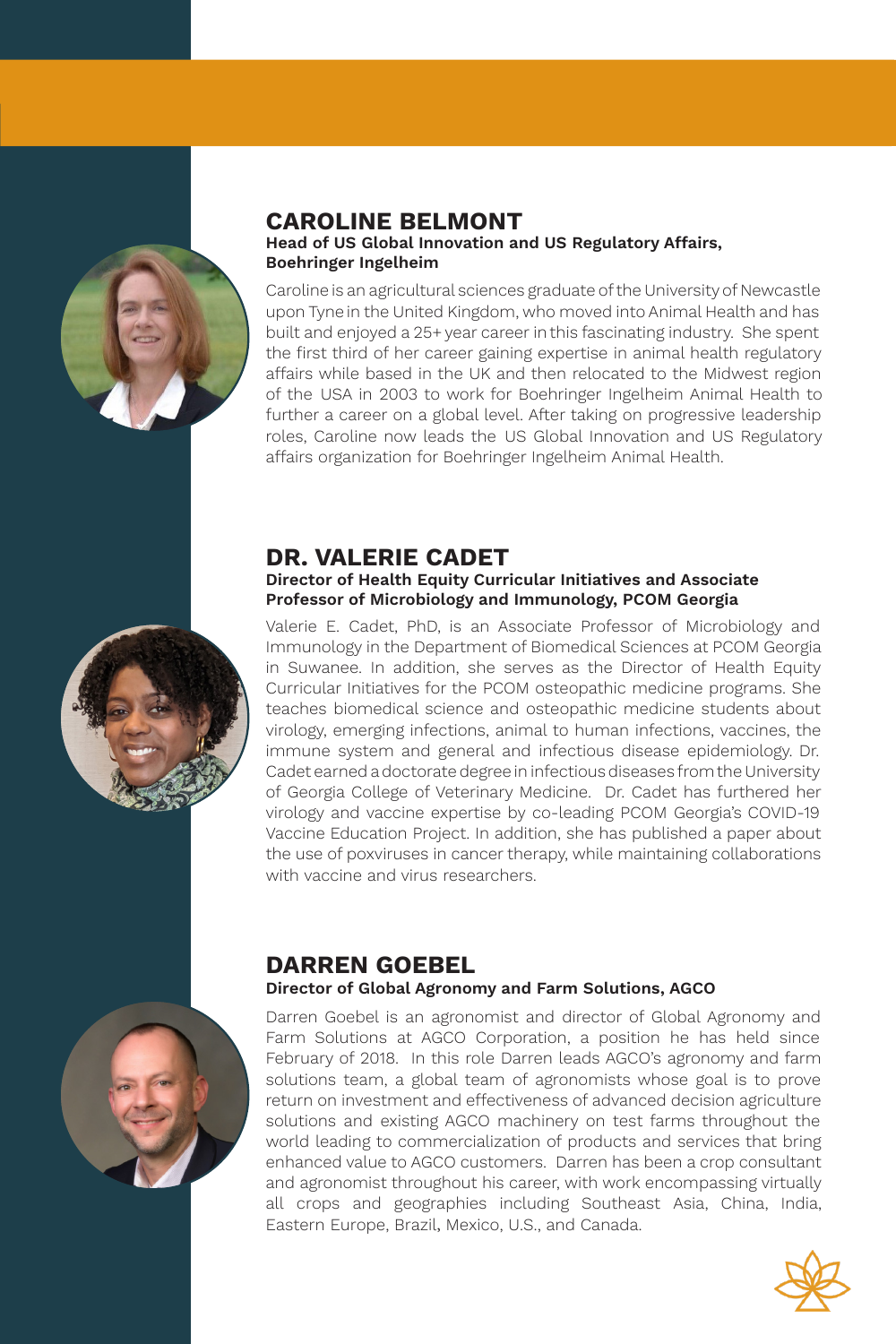## **Our Speakers**

#### CHAIRWOMAN NICOLE LOVE HENDRICKSON Gwinnett County Board of Commissioners

Nicole Love Hendrickson was elected chairwoman of the Gwinnett County Board of Commissioners in 2020, making her the first African American to hold this position. Prior to her election, she was the founding director the Gwinnett County Community Outreach program, under the leadership of former Chairman Charlotte Nash. She launched several community-based initiatives, including the Gwinnett 101 Citizens Academy and the Gwinnett Youth Commission. Before her tenure with the County, Nicole served as the associate director of the Gwinnett Coalition for Health and Human Services for eight years. Nicole has been recognized as Engineering Georgia's 100 Most Influential Women in Georgia and Atlanta Business Chronicle's Power 100: Most Influential Atlantans. She was the recipient of Congressman Hank Johnson's Trailblazer Award, a recipient of the Gwinnett Chamber Public Service Award, and Georgia Trend named her one of the state's top 40 under 40 in 2018.

#### BOB HUGHES Founding Principal, HGOR

With over forty years of experience as a landscape architect, planner and founding principal of HGOR, Bob Hughes has been recognized for his professional and personal contributions to the growth and expansion of Atlanta's community. His experience working on significant projects from civic and educational institutions to workplace and community-oriented developments has allowed HGOR to be recognized with over 100 design awards in over twenty-three states and six countries. Bob's innate ability to speak the language of his clients has enabled him to build consensus around a comprehensive vision while providing innovative design solutions that are responsive to context, climate, culture and address critical issues. Throughout his career, Bob's thoughtful design approach calls attention to the most distinctive natural attributes of a given place, while his collaborations and community outreach strategies extend the boundaries of traditional landscape architecture.

#### DR. JANN JOSEPH

#### President, Georgia Gwinnett College

Dr. Jann L. Joseph has spent her career working to increase educational opportunities and student success. Dr. Joseph has served as president of Georgia Gwinnett College since 2019. She came to GGC from the University of Indiana – South Bend where she served as executive vice chancellor for Academic Affairs, Division of Student Engagement and Success and then as interim chancellor. She currently serves as chair of the University System of Georgia Council on General Education and currently serves on the boards of the Atlanta Regional Council for Higher Education, Gwinnett County Chamber of Commerce, Georgia Hispanic Chamber, Gwinnett Clean and Beautiful, Rainbow Village and The Water Tower at Gwinnett.







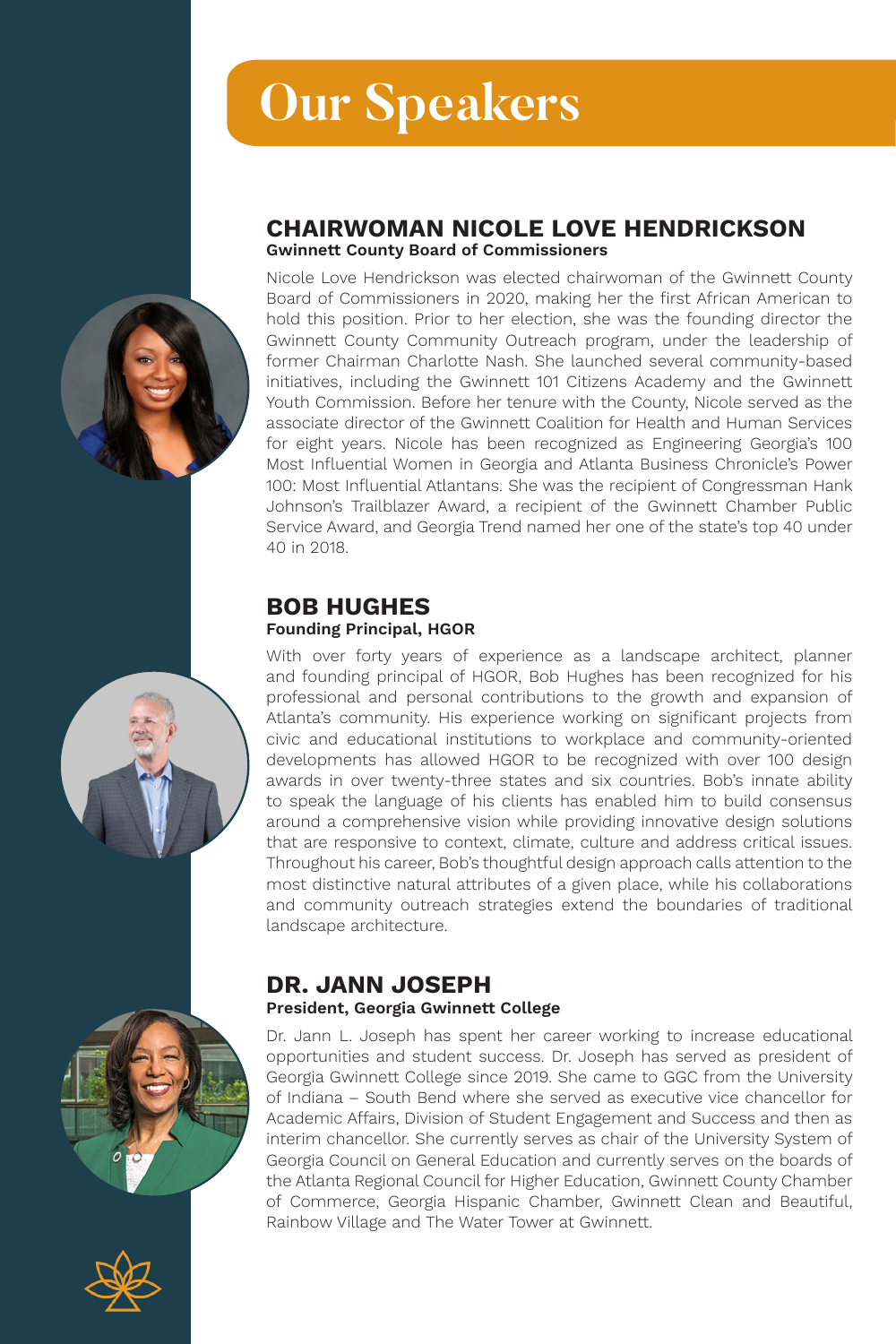

#### DR. KIER KLEPZIG Director and Scientist in Entomology, The Jones Center at Ichauway

Dr. Klepzig has been the Director of the Jones Center at Ichauway in southwest Georgia since July of 2017. The Center employs 85 employees (including 7 PhD scientists, land managers, technical support, conservation workers and outreach staff), as well as 30 graduate students, on over 29,000 acres of longleaf pine, rivers, wetlands, ag fields and more. Kier received his MS and PhD from the University of Wisconsin. His personal research focuses on bark beetles, fungi, and medicinal compounds from plants in longleaf pine forests. Formerly, he was the Assistant Director of Research for the USDA Forest Service in Asheville, NC, and before that a Research Entomologist for the USDAFS in Pineville, LA.

#### SACHIN SHAILENDRA Chairman, Rowen Foundation Board of Directors

As President of SG Contracting, Inc., Sachin has responsibility for the company in its entirety, governing its activities and providing the direction to smoothly and efficiently match people and projects to deliver successful outcomes. Sachin is known for his integrity, honesty and commitment to client satisfaction. His extensive portfolio of construction experience and his ability to solve problems and effectively communicate plans and processes at all levels, make him a valuable leader to assist owners, subcontractors, architects and designers with new projects and renovation projects alike. Sachin is a graduate of the Georgia Institute of Technology and an alumnus of Woodward Academy, where he has also served as a former President of the Alumni Association and Member of the school's Advisory Council. He is the past chairman of the Board of Regents of the University System of Georgia. He is also a current Member of the Carter Center Board of Councilors, Rotary Club of Atlanta, The Atlanta Police Foundation, Atlanta Speech School, Chairman of the Rowen Foundation, and Trustee of The Georgia Research Alliance.



#### ARTHUR TRIPP State Executive Director, USDA Farm Service Agency

Arthur Tripp is a native Georgian who was born in Warner Robins. On October 12, 2021, he was appointed by President Biden to lead the USDA for the State of Georgia. Previously, Tripp served as the Senior Policy Advisor to U.S. Congressman David Scott, current Chairman of the U.S. House Committee on Agriculture, where he handled the agriculture policy portfolio for the Congressman. Additionally, he served as a Senior Administrator in the Office of the President at the University of Georgia and as District Director for Georgia's 7th Congressional District. Tripp is a graduate of the University of Georgia (UGA) and has been previously recognized as a member of the UGA 40 Under 40 and has served on the Alumni Board of Directors for the UGA School of Public and International Affairs.